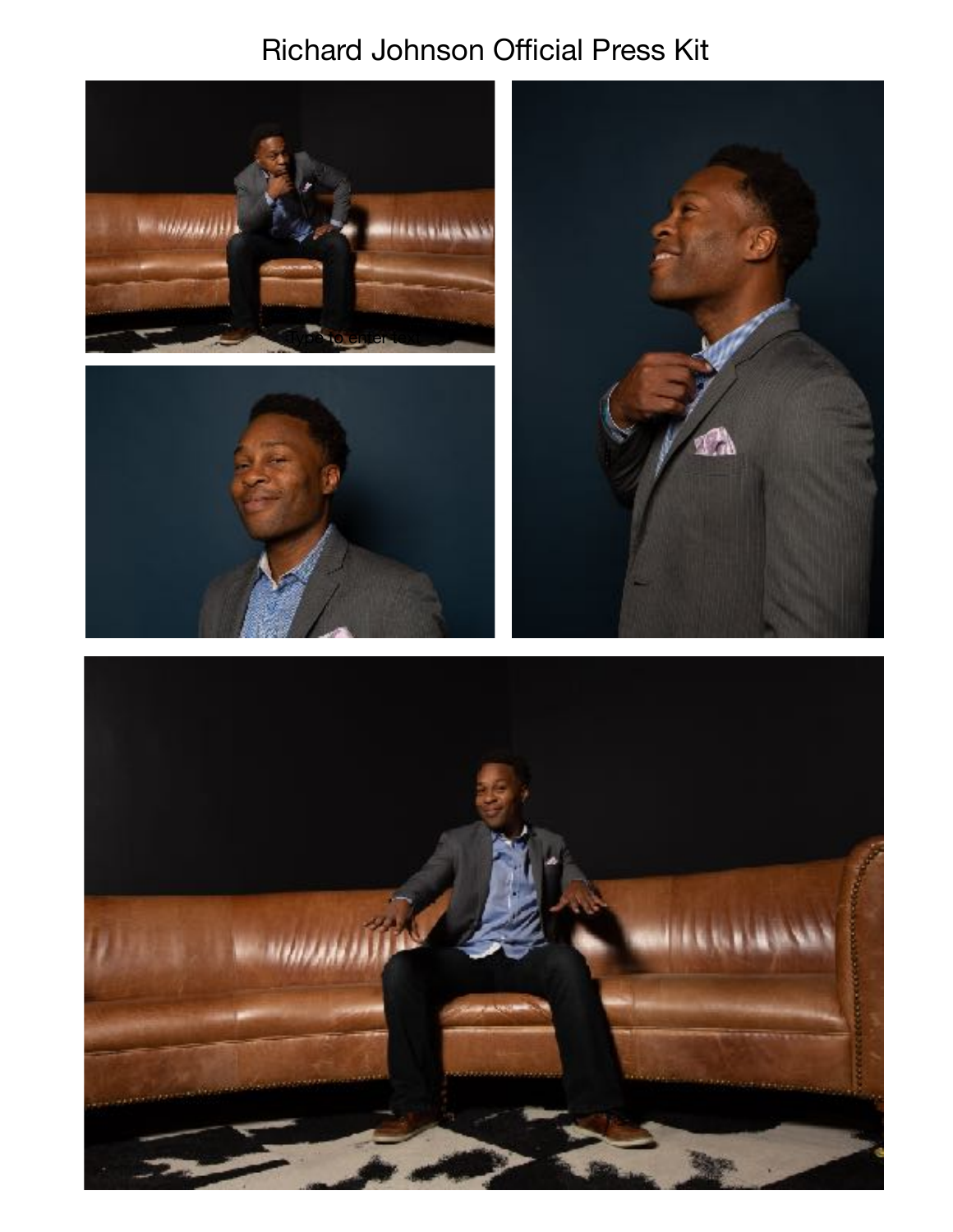## Biography

Born in Pittsburgh, home to jazz greats Art Blakey, Ray Brown, Jeff "Tain" Watts and Ahmad Jamal, Richard D. Johnson has strong territorial jazz roots. He was first introduced to the piano at the age of five by his father, a gospel pianist from Baltimore, MD. Since then, he has cultivated a rich and pedigreed musical background being schooled by some of the most legendary jazz musicians and studying at the most esteemed institutions of music. After receiving a scholarship and graduating from the Berklee School of Music in just two years, Richard entered the Boston Conservatory where he earned a Master's degree in Jazz Pedagogy. He then went on to receive an Artist Performance Diploma at the Thelonious Monk Institute of Jazz Performance at New England Conservatory under the direction of the influential Ron Carter.

Richard was invited to become a member of Wynton Marsalis' Septet and the Jazz at Lincoln Center Orchestra, which he did from 2000-2003. He also played as part of the Russell Malone Quartet, Delfeayo Marsalis Quintet & The Bobby Watson Quartet. After completing his tenure with those groups Richard started the Reach Afar program for young people ages of 7-17, educating them about elements of jazz in hip-hop.

Richard has traveled extensively, sharing the gift of jazz to audiences around the world. As a representative of the United States through the U.S. State Department, Richard was named United States Musical Ambassador. During that time he did six state department tours that took him to Central and South America, Africa, & The Middle East affording him the opportunity to perform in more than 76 countries. Richard has also accompanied such jazz icons as Wayne Shorter, Herbie Hancock and Arturo Sandoval.

In 2005 Richard became the musical director for the Atlanta Spirit LLC. This joint project enabled him to create a live instrumental five member band for the N.B.A and perform at all fourty-six home games and outside activities. In 2007 Richard had the once in lifetime opportunity to run around the world for the Blue Planet foundation. The focus of this project was to create safe, clean, drinking water for people in need all over the world. He was hand picked from over 10,000 athletes. This venture sponsored by D.O.W chemical company and Nike enabled 21 runners as a team to circle the planet on foot over the course of 4 months.

One of Richards other strengths is administration and music management. In 2013 he began visiting Doha Qatar as a performing artist at the Jazz at Lincoln Center venue. Having been well received there numerous times he was presented with the opportunity in 2015 to be the acting on site full time "Jazz Ambassador" in partnership with the St. Regis Doha Hotel branding company.

Currently Richard is the founding member of "Johnson works LLC" a management placement service for musicians. In his current role he performs with world-class artist promoting jazz to a vast array of audiences. Richard also serves as one of the two full-time Jazz professors at Peabody Conservatory in Baltimore, MD as well as the piano instructor for the Ravinia Jazz Program located in Chicago, IL. Another passion of Richards is "History", which has led him to become a certified tour agent /guide and he educates thousands of High school students a year.

Richard is an accomplished composer and arranger with four musical releases as a leader. His latest co- lead project with Gregory Generet, entitled 2 of A Kind, features a stellar cast jazz ensemble consisting of

Freddie Hendrix on trumpet, Jon Beshay on tenor saxophone, Barry Stephenson on Bass, & Henry Conerway on drums.

## *Richard is a Yamaha endorsed piano artist!*